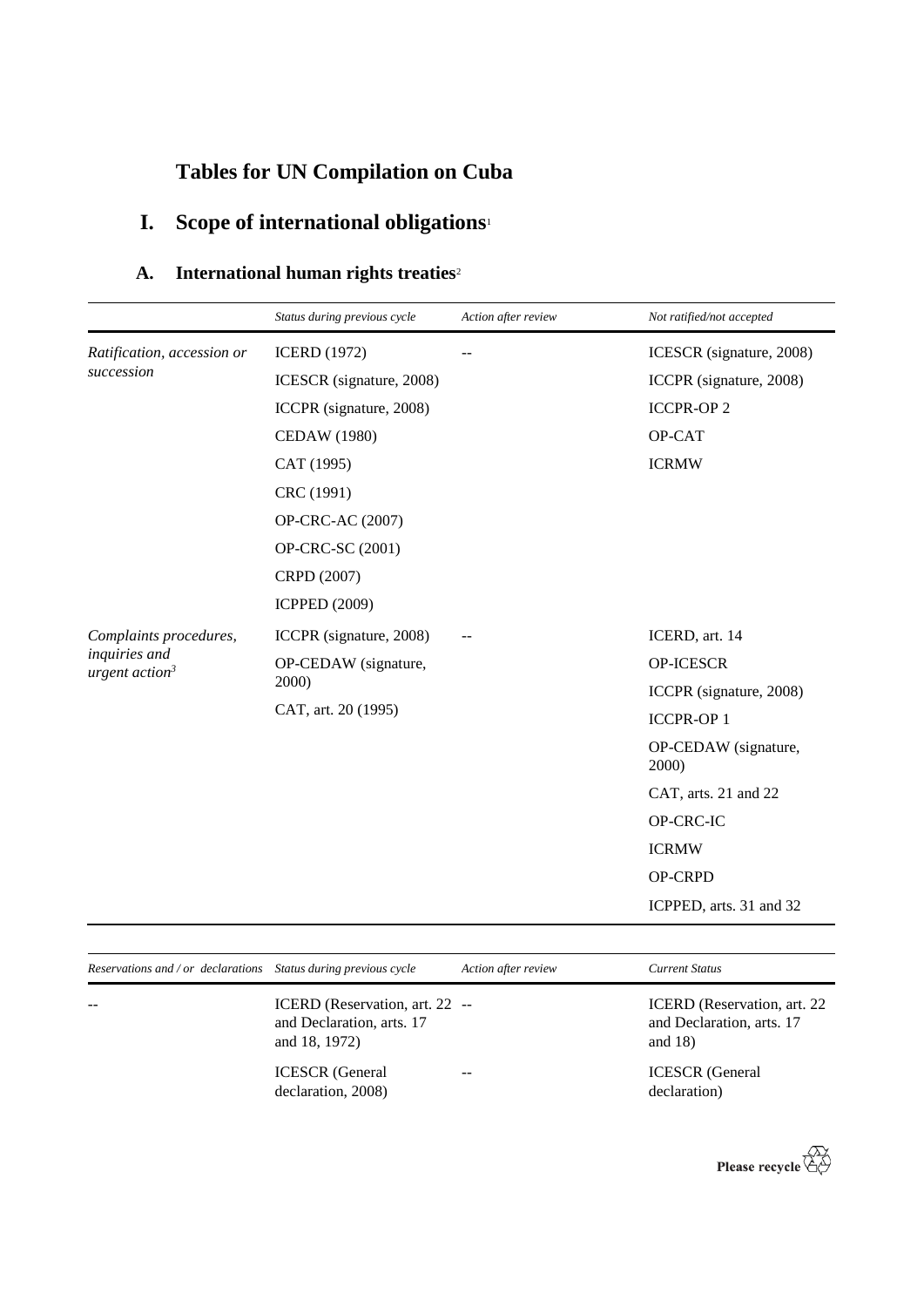| <b>ICCPR</b> (General<br>declaration, 2008)                                       | <b>ICCPR</b> (General<br>declaration)                                    |
|-----------------------------------------------------------------------------------|--------------------------------------------------------------------------|
| CEDAW (Reservation, art.<br>29, 1980)                                             | CEDAW (Reservation, art.<br>29)                                          |
| OP-CEDAW (Declaration,<br>arts. 8 and 9, 2000)                                    | OP-CEDAW (Declaration,<br>arts. $8$ and $9$ )                            |
| CAT (Declaration, arts.<br>$2(1)$ , $20(1)(2)(3)$ and 30,<br>1995)                | CAT (Declaration, arts.<br>$2(1)$ , $20(1)(2)(3)$ and 30)                |
| CRC (Declaration, art. 1,<br>1991)                                                | CRC (Declaration, art. 1)                                                |
| OPC-CRC-AC<br>(Declaration, art. 3.2, age of<br>recruitment at 17 years,<br>2007) | OPC-CRC-AC<br>(Declaration, art. 3.2, age of<br>recruitment at 17 years) |
| ICPPED (Declaration, art.<br>42(1), 2009                                          | ICPPED (Declaration, art.<br>42(1)                                       |

### **B. Other main relevant international instruments**

|                                          | Status during previous cycle                                                                                    | Action after review                 | Not ratified                                                              |
|------------------------------------------|-----------------------------------------------------------------------------------------------------------------|-------------------------------------|---------------------------------------------------------------------------|
| Ratification, accession or<br>succession | Convention on the<br>Prevention and Punishment<br>of the Crime of Genocide                                      | Palermo Protocol <sup>4</sup>       | Rome Statute of the<br>International Criminal Court                       |
|                                          | Geneva Conventions of 12<br>August 1949 and Additional<br>Protocols thereto except<br>Protocol III <sup>5</sup> | ILO Convention No. 182 <sup>6</sup> | Additional Protocol III to<br>the 1949 Geneva<br>Conventions <sup>7</sup> |
|                                          | <b>ILO</b> fundamental<br>Conventions, except<br>Convention No. 182 <sup>8</sup>                                |                                     | Conventions on refugees<br>and stateless persons <sup>9</sup>             |
|                                          | Convention against<br>Discrimination in Education                                                               |                                     | <b>ILO Conventions Nos. 169</b><br>and 189 <sup>10</sup>                  |

## **II. Cooperation with human rights mechanisms and bodies**

### **A. Cooperation with treaty bodies**<sup>11</sup>

| <i>Treaty body</i> | Concluding observations<br>included in previous review since previous review | Latest report submitted | Latest concluding<br>observations | Reporting status      |
|--------------------|------------------------------------------------------------------------------|-------------------------|-----------------------------------|-----------------------|
| <b>CERD</b>        | March 2011                                                                   | 2016                    | --                                | Nineteenth to twenty- |

#### **Reporting status**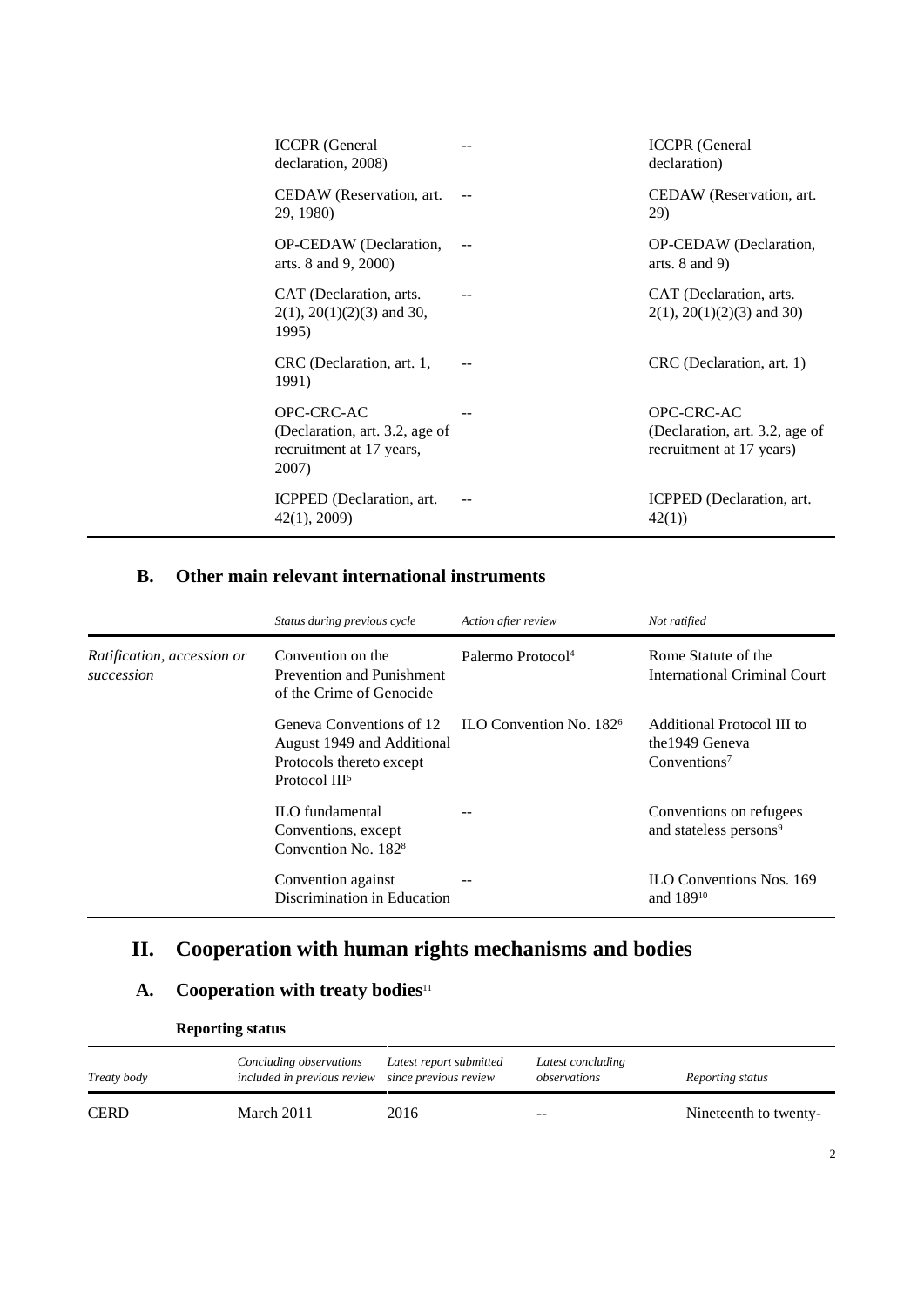|              |           |                                                   |                                                   | first reports pending<br>consideration in<br>August 2018 |
|--------------|-----------|---------------------------------------------------|---------------------------------------------------|----------------------------------------------------------|
| <b>CEDAW</b> |           | 2011                                              | <b>July 2013</b>                                  | Ninth report overdue<br>since 2017                       |
| <b>CAT</b>   | May 2012  | $- -$                                             |                                                   | Third report overdue<br>since $2016$                     |
| <b>CRC</b>   | June 2011 | 2011 (to OP-CRC-<br>AC) / 2015 (TO OP-<br>CRC-SC) | October 2015 (to OP-<br>CRC-AC and OP-<br>CRC-SC) | Third to sixth reports<br>overdue since 2017             |
| <b>CRPD</b>  |           | 2014                                              |                                                   | Initial report pending<br>consideration.                 |
| <b>CED</b>   |           | 2015                                              | March 2017                                        | Next report due in<br>2023                               |

**Responses to specific follow-up requests from concluding observations**

| Treaty body  | Due in | Subject matter                                                                                                                                            | Submitted in                                             |
|--------------|--------|-----------------------------------------------------------------------------------------------------------------------------------------------------------|----------------------------------------------------------|
| <b>CERD</b>  | 2012   | Prosecution of racial<br>discrimination; racial<br>stereotypes and prejudices;<br>and return or expulsion of<br>foreigners. <sup>12</sup>                 | $201313$ Further information<br>requested. <sup>14</sup> |
| <b>CEDAW</b> | 2015   | National machinery for<br>women; and data<br>collection. <sup>15</sup>                                                                                    | $201516$ Further information<br>requested. <sup>17</sup> |
| <b>CAT</b>   | 2013   | Fundamental legal<br>safeguards; and<br>investigations and<br>prosecutions of torture and<br>ill-treatment. <sup>18</sup>                                 | Reminder sent. <sup>19</sup>                             |
| <b>CED</b>   | 2018   | Access to a lawyer;<br>authority responsible for<br>ordering pre-trial detention;<br>and inspection of places of<br>deprivation of liberty. <sup>20</sup> |                                                          |

## **B. Cooperation with special procedures**<sup>21</sup>

|                      | Status during previous cycle | Current status         |
|----------------------|------------------------------|------------------------|
| Standing invitations | No.                          | No.                    |
| Visits undertaken    | $- -$                        | Trafficking in persons |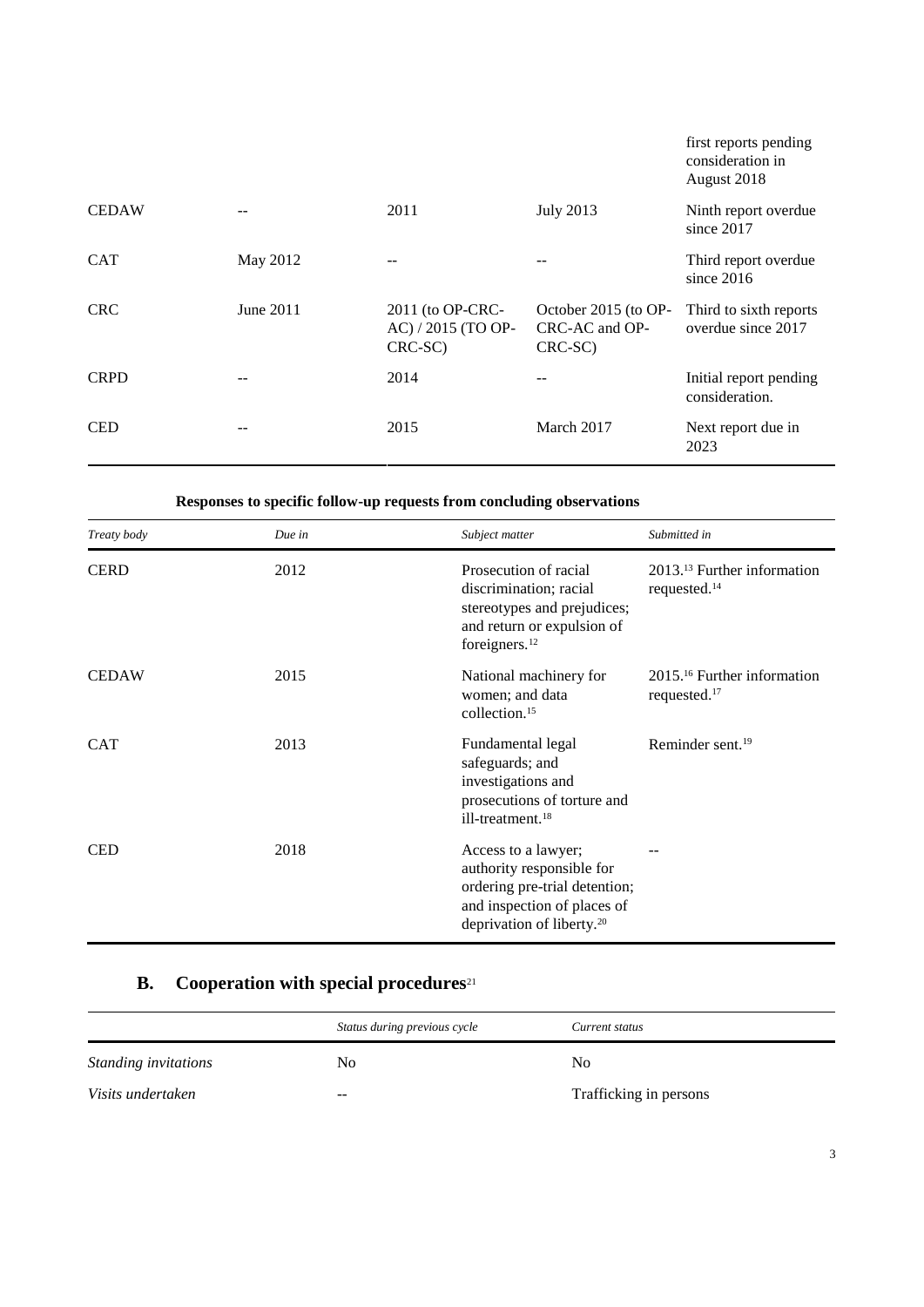|                                                         |                                                                                                                  | International solidarity                        |
|---------------------------------------------------------|------------------------------------------------------------------------------------------------------------------|-------------------------------------------------|
| Visits agreed to in principle                           | Torture                                                                                                          | $ -$                                            |
| Visits requested                                        | Freedom of peaceful assembly and                                                                                 | Poverty                                         |
|                                                         | association                                                                                                      | Freedom of opinion and expression               |
|                                                         | Violence against women                                                                                           | Unilateral coercive measures                    |
|                                                         |                                                                                                                  | Housing                                         |
|                                                         |                                                                                                                  | Torture                                         |
|                                                         |                                                                                                                  | Freedom of peaceful assembly and<br>association |
|                                                         |                                                                                                                  | Cultural rights                                 |
|                                                         |                                                                                                                  | Violence against Women                          |
|                                                         |                                                                                                                  | <b>Arbitrary Detention</b>                      |
|                                                         |                                                                                                                  | Human Rights Defenders                          |
| Responses to letters of<br>allegation and urgent appeal | During the period under review 15<br>communications were sent. The<br>Government replied to 11<br>communications |                                                 |
| Follow-up reports and missions                          |                                                                                                                  |                                                 |

#### **C. Status of national human rights institutions**<sup>22</sup>

| National human rights institution | Status during previous cycle | Status during present cycle <sup>23</sup> |
|-----------------------------------|------------------------------|-------------------------------------------|
| $- -$                             | $- -$                        | --                                        |

*Notes*

<sup>1</sup> Unless indicated otherwise, the status of ratification of instruments listed in the table may be found on the official website of the United Nations Treaty Collection database, Office of Legal Affairs of the United Nations Secretariat, http://treaties.un.org/. Please also refer to the United Nations compilation on Cuba from the previous cycle (A/HRC/WG.6/16/CUB/2).

<sup>2</sup> The following abbreviations have been used in the universal periodic review document:

| <b>ICERD</b>     | International Convention on the Elimination of All Forms of   |
|------------------|---------------------------------------------------------------|
|                  | Racial Discrimination;                                        |
| <b>ICESCR</b>    | International Covenant on Economic, Social and Cultural       |
|                  | Rights:                                                       |
| <b>OP-ICESCR</b> | Optional Protocol to ICESCR;                                  |
| <b>ICCPR</b>     | International Covenant on Civil and Political Rights;         |
| <b>ICCPR-OP1</b> | Optional Protocol to ICCPR;                                   |
| <b>ICCPR-OP2</b> | Second Optional Protocol to ICCPR, aiming at the abolition of |
|                  | the death penalty;                                            |
| <b>CEDAW</b>     | Convention on the Elimination of All Forms of Discrimination  |
|                  |                                                               |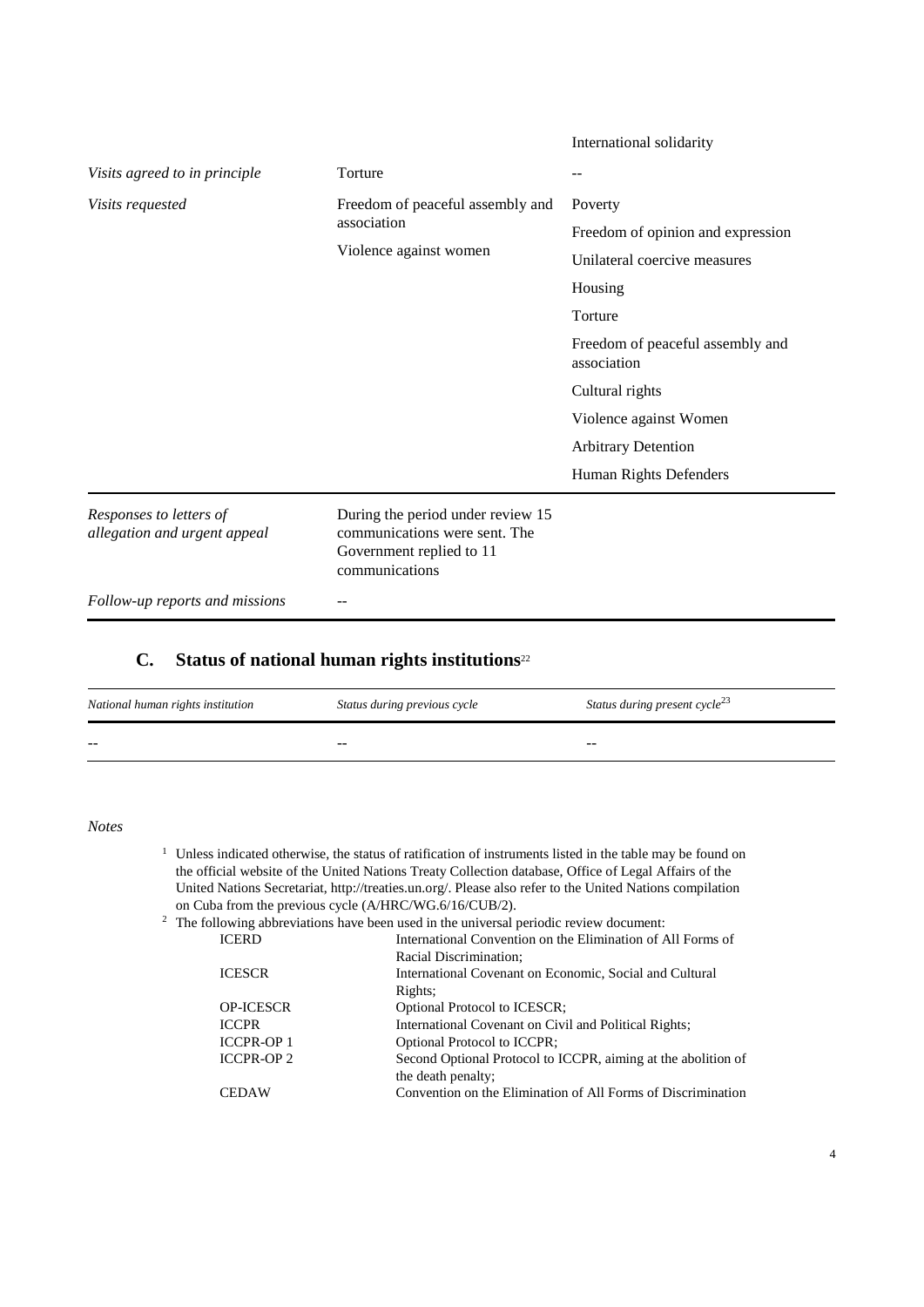|                 | against Women;                                                  |
|-----------------|-----------------------------------------------------------------|
| <b>OP-CEDAW</b> | <b>Optional Protocol to CEDAW;</b>                              |
| <b>CAT</b>      | Convention against Torture and Other Cruel, Inhuman or          |
|                 | Degrading Treatment or Punishment;                              |
| OP-CAT          | Optional Protocol to CAT;                                       |
| CRC.            | Convention on the Rights of the Child;                          |
| OP-CRC-AC       | Optional Protocol to CRC on the involvement of children in      |
|                 | armed conflict:                                                 |
| OP-CRC-SC       | Optional Protocol to CRC on the sale of children, child         |
|                 | prostitution and child pornography;                             |
| OP-CRC-IC       | Optional Protocol to CRC on a communications procedure;         |
| <b>ICRMW</b>    | International Convention on the Protection of the Rights of All |
|                 | Migrant Workers and Members of Their Families;                  |
| <b>CRPD</b>     | Convention on the Rights of Persons with Disabilities;          |
| <b>OP-CRPD</b>  | Optional Protocol to CRPD;                                      |
| <b>ICPPED</b>   | International Convention for the Protection of All Persons      |
|                 | from Enforced Disappearance.                                    |

- 3 Individual complaints: ICCPR-OP 1, art. 1; OP-CEDAW, art. 1; OP-CRPD, art. 1; OP-ICESCR, art. 1; OP-CRC-IC, art. 5; ICERD, art. 14; CAT, art. 22; ICRMW, art. 77; and ICPPED, art. 31. Inquiry procedure: OP-CEDAW, art. 8; CAT, art. 20; ICPPED, art. 33; OP-CRPD, art. 6; OP-ICESCR, art. 11; and OP-CRC-IC, art. 13. Inter-State complaints: ICCPR, art. 41; ICRMW, art. 76; ICPPED, art. 32; CAT, art. 21; OP-ICESCR, art. 10; and OP-CRC-IC, art. 12. Urgent action: ICPPED, art. 30.
- <sup>4</sup> Protocol to Prevent, Suppress and Punish Trafficking in Persons, Especially Women and Children, supplementing the United Nations Convention against Transnational Organized Crime.
- <sup>5</sup> Geneva Convention for the Amelioration of the Condition of the Wounded and Sick in Armed Forces in the Field (First Convention); Geneva Convention for the Amelioration of the Condition of Wounded, Sick and Shipwrecked Members of Armed Forces at Sea (Second Convention); Geneva Convention relative to the Treatment of Prisoners of War (Third Convention); Geneva Convention relative to the Protection of Civilian Persons in Time of War (Fourth Convention); Protocol Additional to the Geneva Conventions of 12 August 1949, and relating to the Protection of Victims of International Armed Conflicts (Protocol I); Protocol Additional to the Geneva Conventions of 12 August 1949, and relating to the Protection of Victims of Non-International Armed Conflicts (Protocol II). For the official status of ratifications, see Federal Department of Foreign Affairs of Switzerland, at https://www.dfae.admin.ch/eda/fr/dfae/politique-exterieure/droit-internationalpublic/traites-internationaux/depositaire/protection-des-victimes-de-la-guerre.html
- 6 International Labour Organization Convention No. 182 concerning the Prohibition and Immediate Action for the Elimination of the Worst Forms of Child Labour
- <sup>7</sup> Protocol Additional to the Geneva Conventions of 12 August 1949, and relating to the Adoption of an Additional Distinctive Emblem (Protocol III).
- 8 International Labour Organization Convention No. 29 concerning Forced or Compulsory Labour; Convention No. 105 concerning the Abolition of Forced Labour; Convention No. 87 concerning Freedom of Association and Protection of the Right to Organise; Convention No. 98 concerning the Application of the Principles of the Right to Organise and to Bargain Collectively; Convention No. 100 concerning Equal Remuneration for Men and Women Workers for Work of Equal Value; Convention No. 111 concerning Discrimination in Respect of Employment and Occupation; Convention No. 138 concerning Minimum Age for Admission to Employment.
- <sup>9</sup> 1951 Convention relating to the Status of Refugees and its 1967 Protocol, 1954 Convention relating to the Status of Stateless Persons, and 1961 Convention on the Reduction of Statelessness.
- <sup>10</sup> ILO Indigenous and Tribal Peoples Convention, 1989 (No. 169) and Domestic Workers Convention, 2011 (No. 189).
- <sup>11</sup> The following abbreviations have been used in the present document:

| <b>CERD</b>         | Committee on the Elimination of Racial Discrimination: |
|---------------------|--------------------------------------------------------|
| <b>CESCR</b>        | Committee on Economic, Social and Cultural Rights;     |
| <b>HR</b> Committee | Human Rights Committee;                                |
| <b>CEDAW</b>        | Committee on the Elimination of Discrimination against |
|                     | Women:                                                 |